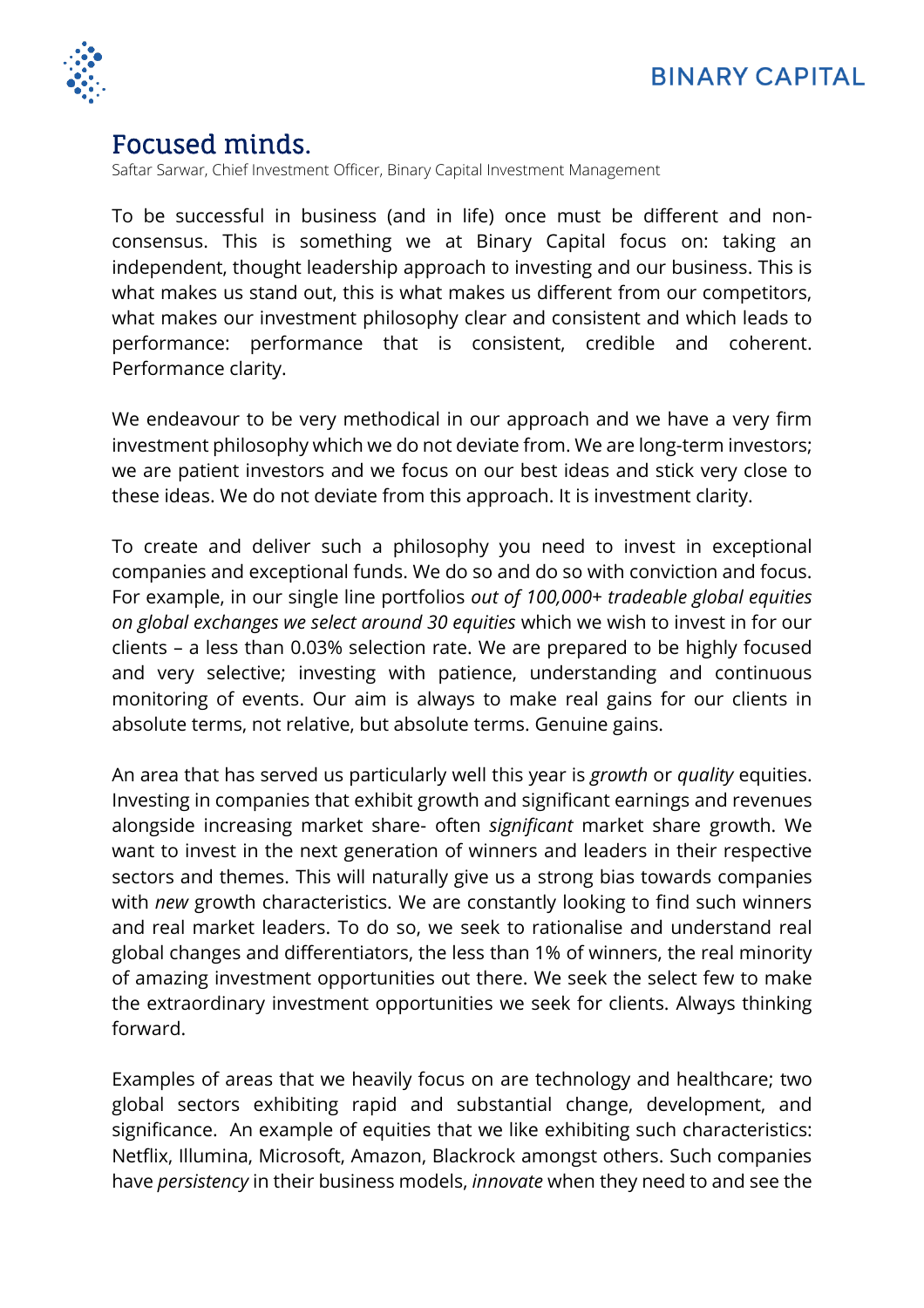

future in much clearer terms than their competitors can do so. These companies have a genuine ability to shape the future by their constant actions, developments and thinking. They think and act long-term.

We look at many factors, over and above the standard financial ratios when assessing such companies: their business model, management vision, their ability to execute the vision, how sustainable is the business model and margin opportunity and what does the market share and margin growth look like, not only next year, but five years forward. How big is the 'land grab' opportunity, what mistakes will be made, what could go wrong, what could go right? Once we understand these fundamental and overall issues, the question asked is are we willing to pay for such growth? if we are, then we pay up and are willing to be very high conviction in our approach – sub-optimal does not work for us. We aim to seek out such *investment winners* and invest in them not over a quarterly cycle or an economic cycle but far in excess of that, possibly forever if we are able to do so. *For us, long-term does not have a time limit.* 

We fully respect (at least in the short-term) the market and do not look to play short-term trading strategies to take advantage of what could be random market movements. We do not have any advantage in this space. Where we do believe we have an advantage, we want to *leverage that advantage to the fullest potential*. Competitive advantage.

We understand the issues around over-diversification and we deliberately aim to avoid this. We want to be focused, being focused concentrates our mind and is deliberate. We humbly believe being focused is the only way to properly invest for clients. Diversification only works up to a certain point in time. No diversification overload.

From such a wide portfolio range, of so many equities choices out there, we bring that selection right down to a select minimum, that is the power of selection, focus and investing with true conviction. Powerful stock picking.

All of this is developed within our key principles of liquid, transparent and regulated investment instruments. We like liquidity, we like transparent and efficient pricing and complete alignment to what we do as investors. We are committed to this investment philosophy on behalf of our clients and are determined to always seek to deliver on these outcomes.